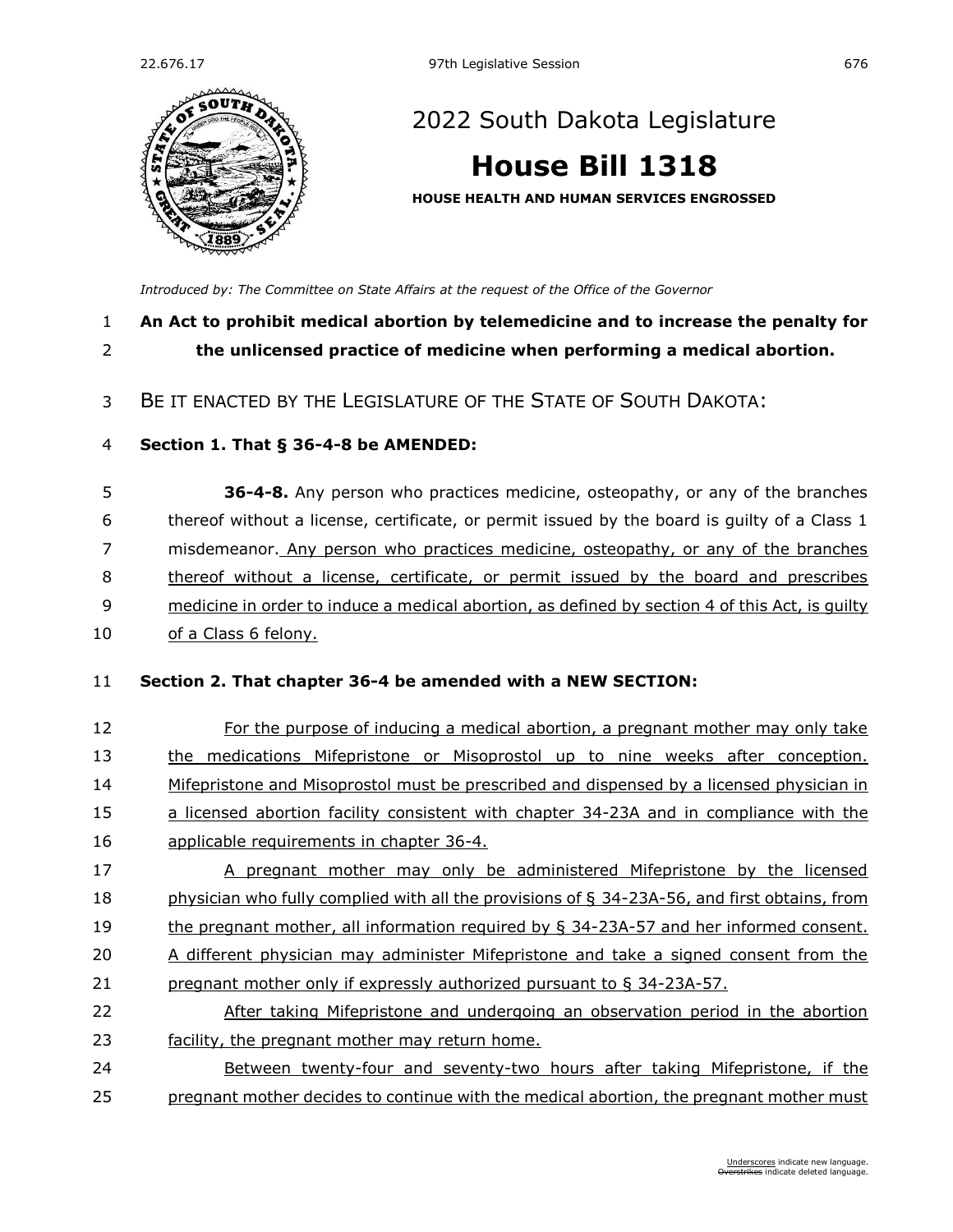return to the licensed abortion facility to receive the proper amount of Misoprostol. A 2 licensed physician shall dispense the Misoprostol to the pregnant mother in the same manner as required for Mifepristone under this section. Neither Mifepristone nor Misoprostol may be dispensed for the purpose of inducing a medical abortion in any manner contrary to this section. The abortion facility staff shall monitor the pregnant mother for complications for a medically necessary period following each administration of the abortion-inducing medications. The abortion facility staff shall schedule a follow-up appointment with the pregnant mother to return to the abortion facility on the fourteenth day after taking the medication 11 to confirm that the fetus, placenta, and membranes have been fully expelled. **Section 3. [That § 34-23A-34 be AMENDED:](https://sdlegislature.gov/Statutes?Statute=34-23A-34) [34-23A-34.](https://sdlegislature.gov/Statutes/Codified_Laws/DisplayStatute.aspx?Type=Statute&Statute=34-23A-34)** The Department of Health shall prepare a reporting form for physicians which shall provide for the collection of the following information: (1) The month, day, and year of the induced abortion; (2) The method of abortion used for each induced abortion; (3) The approximate gestational age, in weeks, of the unborn child involved in the abortion; (4) The age of the mother at the time of the abortion and, if the mother was younger 20 than sixteen years of age at the time the child was conceived, the age of the father, if known; (5) The specific reason for the induced abortion, including the following: (a) The pregnancy was a result of rape; (b) The pregnancy was a result of incest; (c) The mother could not afford the child; (d) The mother did not desire to have the child; (e) The mother's emotional health was at risk; (f) The mother would suffer substantial and irreversible impairment of a major bodily function if the pregnancy continued; (g) Other, which shall be specified; (6) Whether the induced abortion was paid for by: (a) Private insurance; (b) Public health plan;

(c) Other, which shall be specified;

Underscores indicate new language. erstrikes indicate deleted language.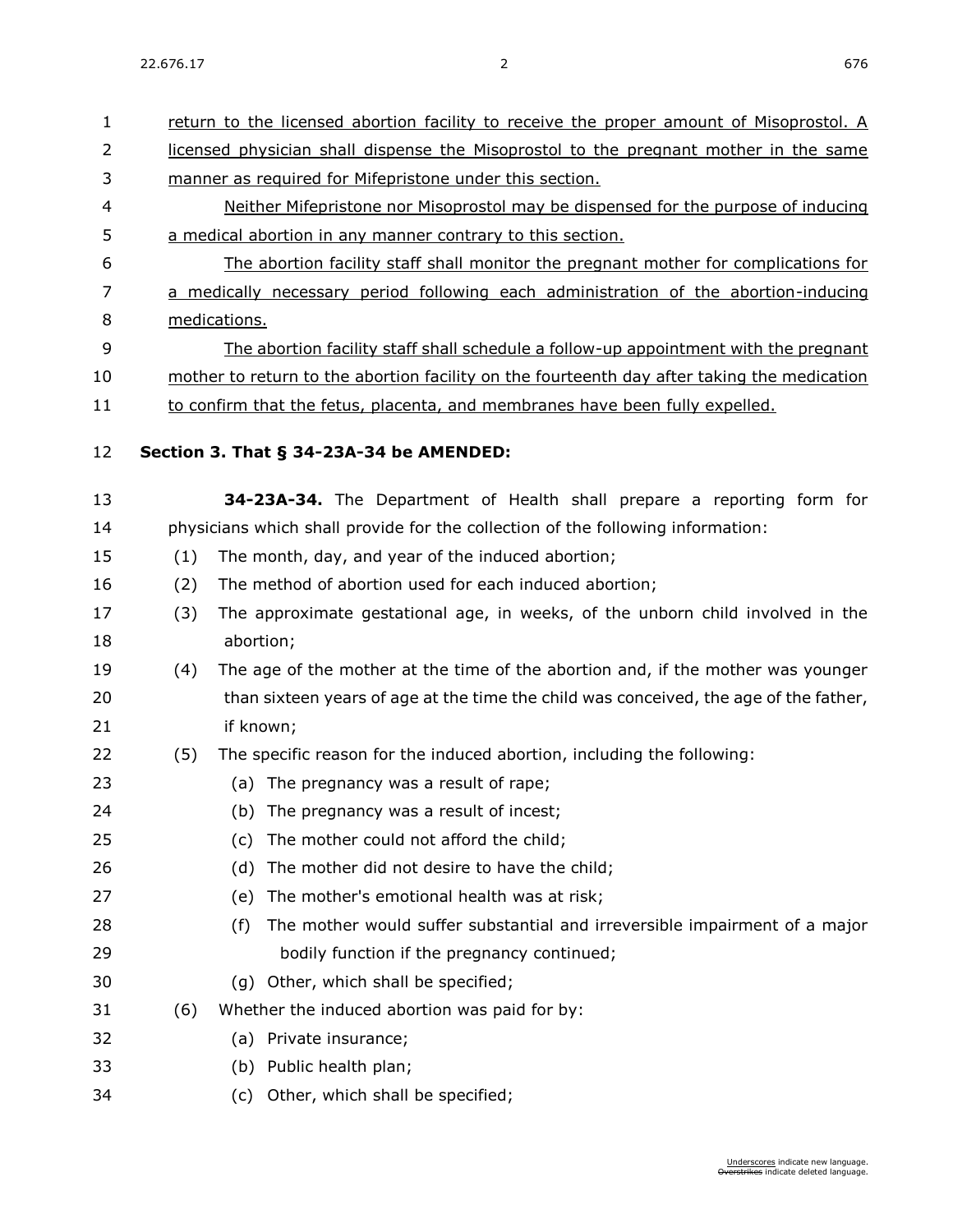| $\mathbf{1}$ | (7) | Whether coverage was under:                                                             |
|--------------|-----|-----------------------------------------------------------------------------------------|
| 2            |     | (a) A-fee-for-service insurance company;                                                |
| 3            |     | (b) A managed care company; or                                                          |
| 4            |     | (c) Other, which shall be specified;                                                    |
| 5            | (8) | A description of the complications, if any, for each abortion and for the aftermath     |
| 6            |     | of each abortion;                                                                       |
| 7            | (9) | The fee collected for performing or treating the abortion;                              |
| 8            |     | (10) The type of anesthetic, if any, used for each induced abortion;                    |
| 9            |     | (11) The method used to dispose of fetal tissue and remains;                            |
| 10           |     | (12) The specialty area of the physician;                                               |
| 11           |     | (13) Whether the physician performing the induced abortion has been subject to license  |
| 12           |     | revocation or suspension or other professional sanction;                                |
| 13           |     | (14) The number of previous abortions the mother has had;                               |
| 14           |     | (15) The number of previous live births of the mother, including both living and        |
| 15           |     | deceased;                                                                               |
| 16           |     | (16) The date last normal menses began for the mother;                                  |
| 17           |     | (17) The name of physician performing the induced abortion;                             |
| 18           |     | (18) The name of hospital or physician office where the induced abortion was performed; |
| 19           |     | (19) A unique patient number that can be used to link the report to medical report for  |
| 20           |     | inspection, clarification, and correction purposes but that cannot, of itself,          |
| 21           |     | reasonably lead to the identification of any person obtaining an abortion;              |
| 22           |     | (20) Certain demographic information including:                                         |
| 23           |     | (a) State, county, and city of occurrence of abortion;                                  |
| 24           |     | State, county, and city of residence of mother;<br>(b)                                  |
| 25           |     | Marital status of mother;<br>(c)                                                        |
| 26           |     | (d) Education status of mother;                                                         |
| 27           |     | (e) Race of mother;                                                                     |
| 28           |     | (21) Certain Rhesus factor (Rh) information including:                                  |
| 29           |     | (a) Whether the mother received the Rh test;                                            |
| 30           |     | Whether the mother tested positive for the Rh-negative factor;<br>(b)                   |
| 31           |     | Whether the mother received a Rho(D) immune globulin injection;<br>(c)                  |
| 32           |     | (22) The sex of the unborn child and the following information:                         |
| 33           |     | (a) Whether the pregnant mother used a sex-determining test;                            |
| 34           |     | (b) What type of sex-determining test the pregnant mother used; and                     |
|              |     |                                                                                         |